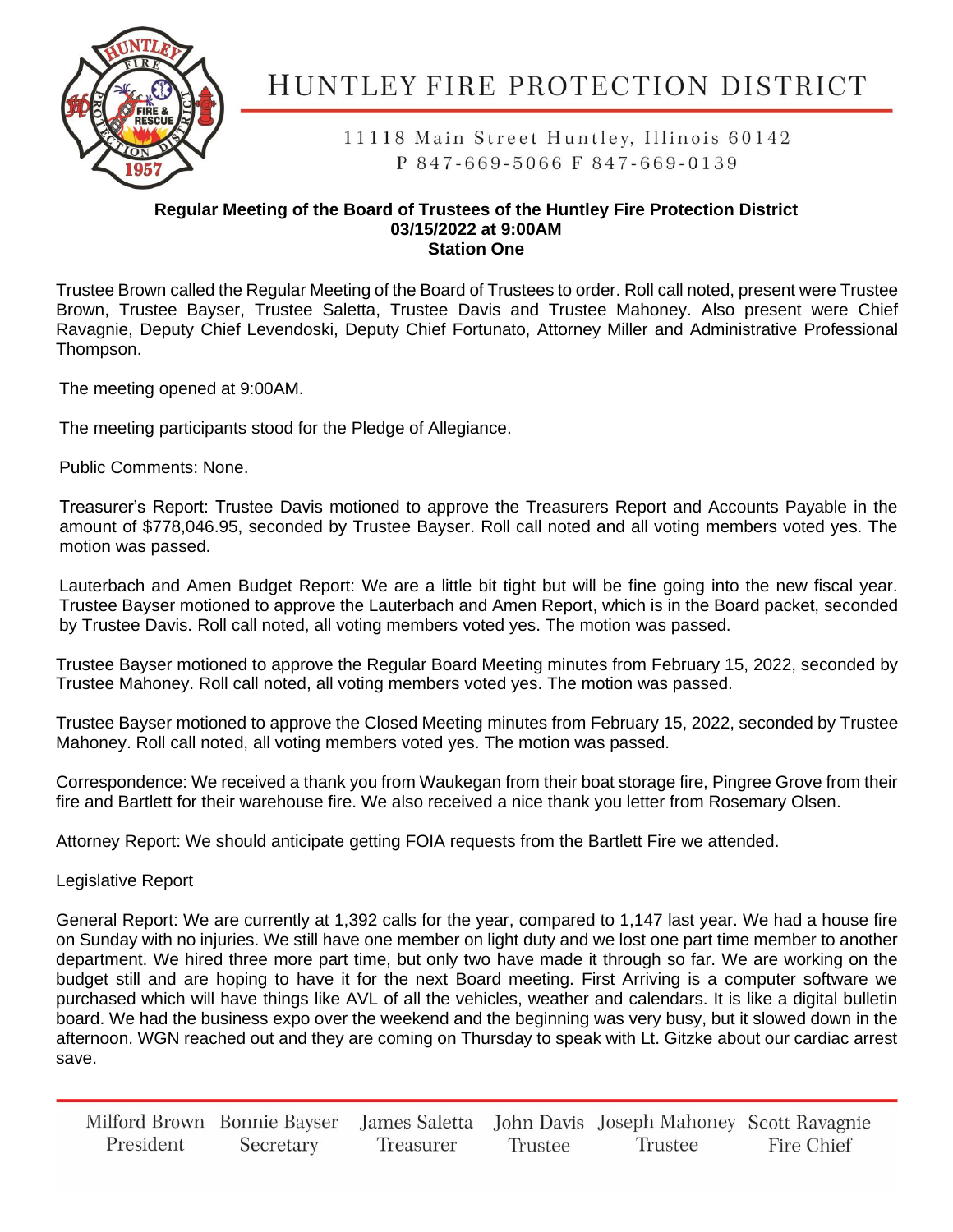Alarm Response: Any questions? No.

EMS Dispatches: Any questions? No.

Hospitals Report: Any questions? No.

Mobile Integrated Health: Any questions? No.

Fire Prevention Report: There is talk about Panera coming this year.

Public Education Report: Any questions? No.

Customer Service Surveys: We are at 49% and all very positive.

Facilities Report: Any questions? No.

Apparatus Maintenance: The ladder truck has been down again for the last two weeks. A chip for running the exhaust system is needed.

Committee Reports: The Safety Committee meeting is March 22, 2022. Labor Management will probably meet next week. Foreign Fire will meet April 15, 2022.

Insurance: We are still having some issues with our insurance.

SEECOM: We received the annual contract.

Board of Commissioners: They have full time interviews on March 26, 2022. 11 of the 17 accepted to come to interviews.

Approve: Re-appoint David Hopkins to a 1 year term May 1, 2022 – April 20, 2023: Trustee Bayser motioned to approve David Hopkins reappointment for a 1 year term, seconded by Trustee Davis. Roll call noted and all voting members voted yes. The motion was passed.

Approve: Re-appoint Luke Palermo to a 3 year term May 1, 2022 – April 20, 2025: Trustee Bayser motioned to approve Luke Palermo's reappointment for a 3 year term, seconded by Trustee Davis. Roll call noted and all voting members voted yes. The motion was passed.

Approve: Appoint vacant position to a 2 year term May 1, 2022 – April 20, 2024: Trustee Davis motioned to approve the appointment of Mike Figola for a 2 year term, seconded by Trustee Bayser. Roll call noted and all voting members voted yes. The motion was passed.

Fire Cost Recovery: We received \$3,608.00.

Grant Applications: We went for the MCETSB grant and it looks like we will get \$47,000.00 for the radios and \$9,000.00 for station alerting.

Village/Counties: We are meeting with the Village on inspections and impact fees. We want to talk to them on another revenue source for us. Acting Fire Marshal Buschbacher would like to do more building inspections. The sale of Station 1 is still moving forward and we are hoping to close in May 2022.

Other: We will do an open house in October.

|           |           |           |         | Milford Brown Bonnie Bayser James Saletta John Davis Joseph Mahoney Scott Ravagnie |            |
|-----------|-----------|-----------|---------|------------------------------------------------------------------------------------|------------|
| President | Secretary | Treasurer | Trustee | Trustee                                                                            | Fire Chief |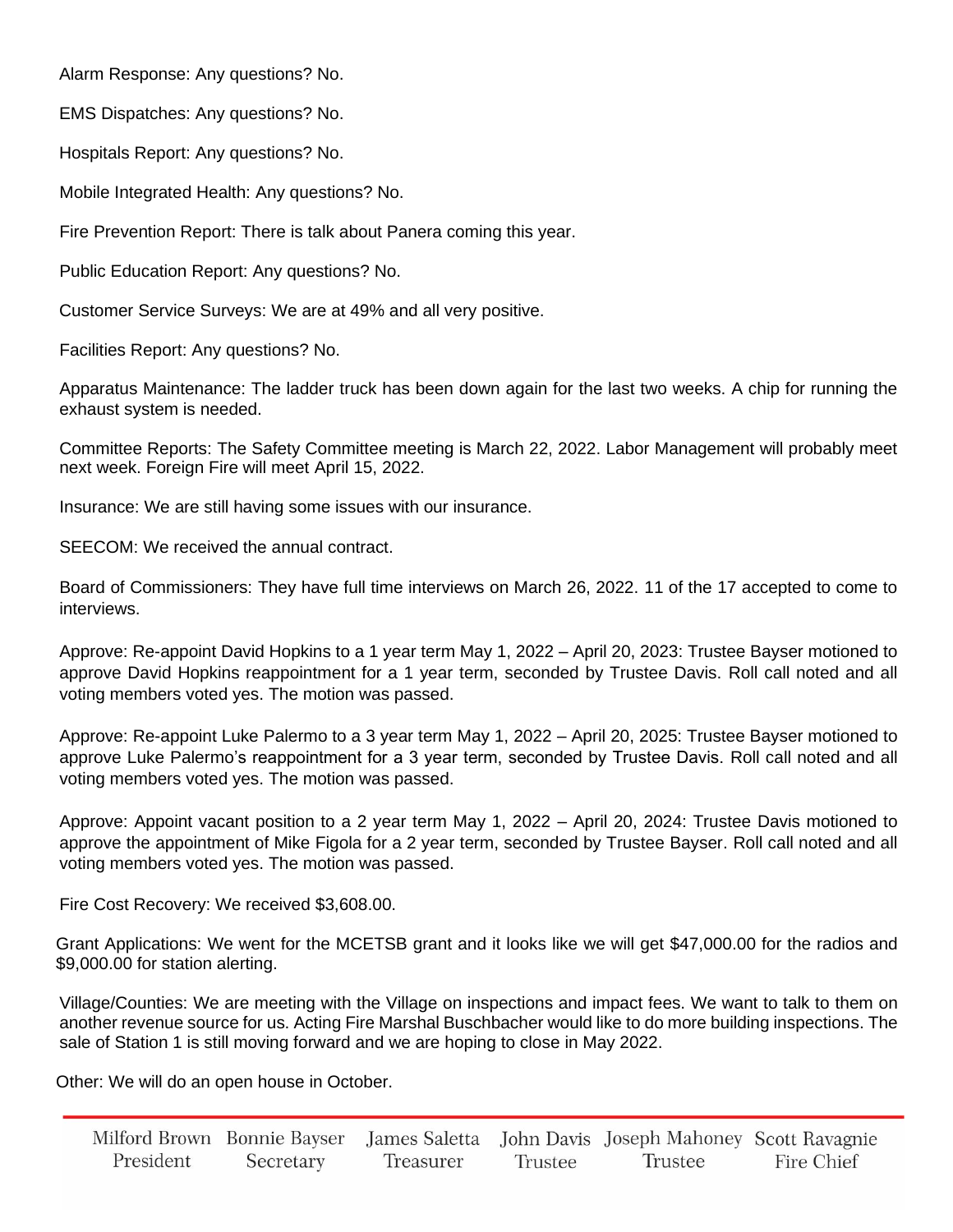## Old Business:

New Business:

Approve SEECOM- Service agreement for 2022-2025: Our rate per call has not gone up. Trustee Saletta motioned to approve the service agreement with SEECOM, which has not changed since last year, seconded by Trustee Bayser. Roll call noted and all voting members voted yes. The motion was passed.

Approve: ICS Solutions \$39,124.96: Our servers are almost 20 years old and our computers have been running very slow. Trustee Bayer motioned to approve ICS Solutions in the amount of \$39,124.96, seconded by Trustee Mahoney. Roll call noted and all voting members voted yes. The motion was passed.

Approve: ICS Solutions \$5,940.00: This will be for our IT service. This is a per-month cost and it is broken down by hours per station. Trustee Bayer motioned to approve ICS Solutions in the amount of \$5,940.00, seconded by Trustee Mahoney. Roll call noted and all voting members voted yes. The motion was passed.

Approve: Assured Partners \$18,646.00: This is for our Accidental Death and Personal Injury policy. Trustee Bayer motioned to approve Assured Partners in the amount of \$18,646.00, seconded by Trustee Davis. Roll call noted and all voting members voted yes. The motion was passed.

Approve: Josh Koelper College \$334.50: This is for his college reimbursement. Trustee Davis motioned to approve Josh Koelper's college tuition reimbursement in the amount of \$334.50, seconded by Trustee Mahoney. Roll call noted and all voting members voted yes. The motion was passed.

Approve: Audit proposals: Our accountant gave us a list of auditors. We received two proposals. Trustee Mahoney motioned to approve a four-year agreement with Costabile & Steffens, P.C., seconded by Trustee Bayser. Roll call noted and all voting members voted yes. The motion was passed.

Approve: Administrative Professional part time position: Trustee Mahoney motioned to approve the hiring of a part time Administrative Professional, not to exceed 1,000 hours annually, seconded by Trustee Bayser. Roll call noted and all voting members voted yes. The motion was passed.

Trustees Agenda:

Old Business: None

New Business:

Our accountant asked that we close the short term account and move that to the capital fund.

Accept resignation letter: Trustee Bayser motioned to accept the resignation letter of one of our members and authorized filling that position, seconded by Trustee Davis. Roll call noted and all voting members voted yes. The motion was passed.

McHenry County Fire Trustees meeting March 28, 2022:

Trustee Bayser motioned to close the regular meeting of the Board of Trustees and move into closed session for the appointment, employment, discipline, performance or dismissal of specific employees, Collective Bargaining matters or consideration of salary schedules for one or more classes of employees, the selection of person to fill a public office or discipline, performance or removal of the occupant of a public office, the purchase or lease of real property or setting of a price for sale or lease of district property and litigation – pending or probable, inviting in Chief Ravagnie, Deputy Chief Levendoski, Deputy Chief Fortunato, Attorney Miller and